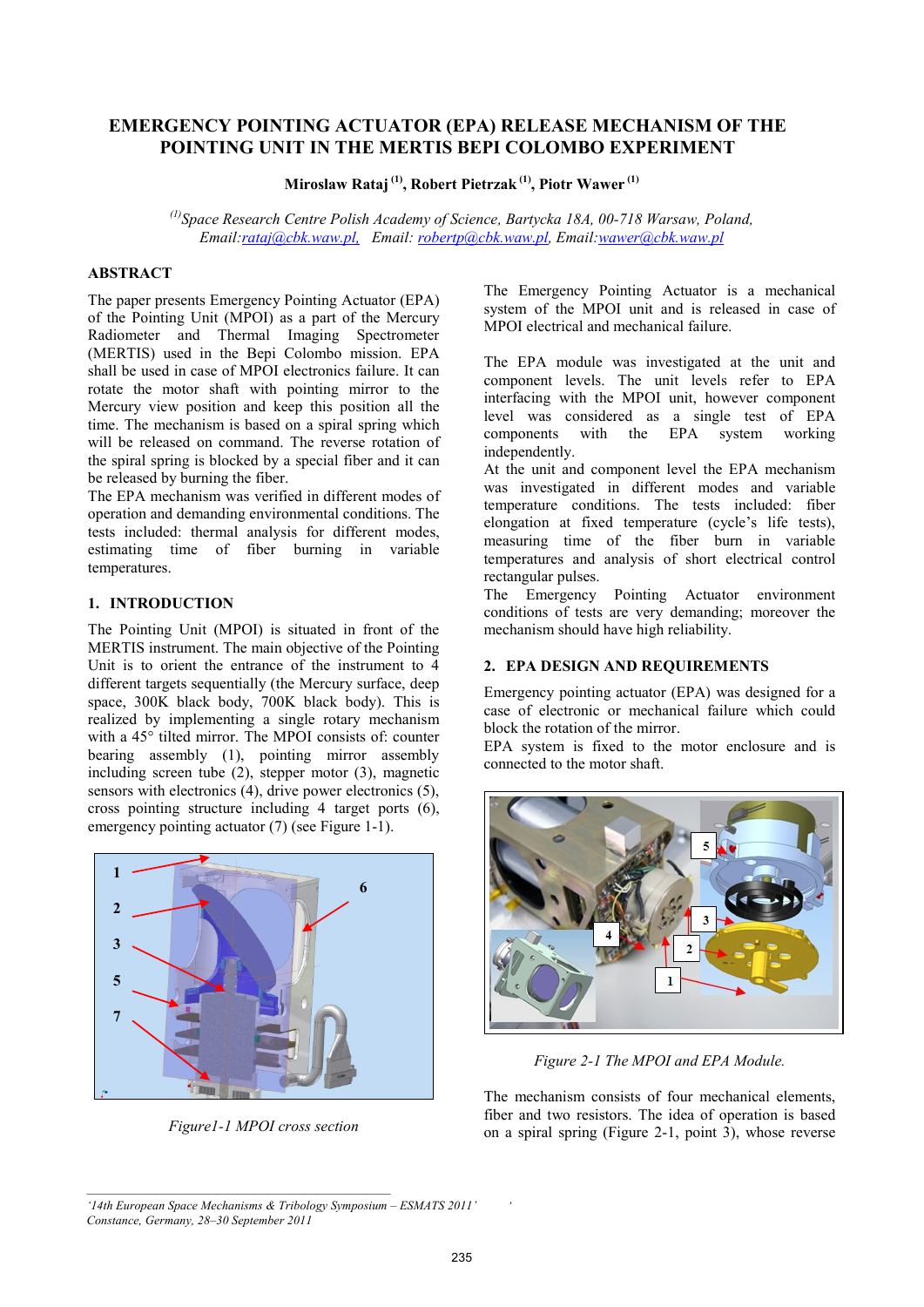rotation is blocked by special fiber Dyneema SK65 Φ 0.3mm (Figure 2-1, point 4). One end of the fibers is fixed in the hole of the top cover, then it embraces the resistor, it passes under the spring box to reach the second resistor (Figure 2-1, point 5) and finally is fixed using second hole in top cover.

In case of failure, the fiber is burn and spring torque is transmitted by a bumper (Figure 2-1, point 1) on the motor shaft where the mirror is fixed.

It can rotate the motor shaft to the Mercury view position and keep this position all the time. Further rotation is blocked by a mechanical limiter which can precisely fix the Planet view position. The maximum torque of the spiral spring is 130Nmm. The value of torque securing the Planet View mirror position depends on the rate of spring winding.

The mechanism is released by command from the Instrument Control Unit of MERTIS.

The commands from the ICU switch on the power in the EPA resistor system. Resistors need 3.2W (28V) to burn fibers during a few seconds. Every resistor can burn the fiber and thus activate the run release mechanism. They work in cold redundancy.

It is assumed that the EPA should be operational in the thermal range from -50ºC to +85ºC. Random vibration load for the MPOI was estimated at the 40G rms level. The hard radiation has no influence on the proper operation of the EPA. Additional requirements were imposed by mass and current level limits. These assumptions had a strong influence on the design and the selection of components and their parameters.

The minimum limits defined for: the spiral spring, the fiber and the resistor are shown in the Table 1-1.

| <b>EPA Components</b> | Limits                                                       |  |  |
|-----------------------|--------------------------------------------------------------|--|--|
| Fiber                 | Fiber<br>Temperature                                         |  |  |
|                       | Operating Range: $[-50^{\circ}C -$                           |  |  |
|                       | $85^{\circ}$ C                                               |  |  |
|                       | Melting Point $>120^{\circ}$ C<br>Fiber Strength $> 260$ Nmm |  |  |
|                       |                                                              |  |  |
|                       | Fiber Elongation<br>in                                       |  |  |
|                       | Operating Temperature<br>Range $\pm$ 2mm                     |  |  |
|                       |                                                              |  |  |
| Spring                | Spring Torque Tolerance                                      |  |  |
|                       | $130 \pm 10\%$ Nmm.                                          |  |  |
| Resistor              | Tolerance of Resistance in                                   |  |  |
|                       | Operating Temperature                                        |  |  |
|                       | Range $\pm$ 5%.                                              |  |  |

#### *Table 1-1 The EPA Components Limit.*

The success of the EPA design requires testing of all EPA components separately and the EPA module for the operating MPOI conditions.

In the next sections, the following EPA tests are described: fiber strength analysis as a function of fiber length, fiber time burn in various temperatures, and fiber strength analysis during short resistor control rectangular pulses.

The EPA procedure test was divided for unit and component tests level. The main goal of EPA unit level test is to show a proper work of EPA together with other MPOI modules in required conditions.

The EPA component level tests (CLT) showed the behaviour of each EPA component (SK65 Dyneema fiber, resistor, spring made of 17-7 PHSS material) separately and it gave the possibility to check the parameters of delivered components in the requested conditions. The material of the spring was covered by a thin layer of Teflon to avoid vacuum welding of the rolled spring. The EPA CLT confirmed proper selection of the components and validity of the design.

#### **3. FIBER DYNEEMA SK65 ELONGATION**

The Dyneema fiber was analysed before the EPA design and tests started. The fiber was analysed only at high temperatures due to close the fiber melting point compare to fiber operating conditions. The fiber simulation is shown on Figure 3-1.



*Figure 3-1 Thermo - Structure Fiber Calculations.* 

The fiber was underwent thermal and structural transient analysis with the following conditions: temperature +85°C, initial load: 7.6N (130Nmm), operating time: 8h.

The analysis showed that maximum fiber elongation for specified operating conditions are about 0.5mm. It is about 0.5% of whole fiber length used in the EPA module. Theoretical results will be verified during the test (see paragraph 3.1).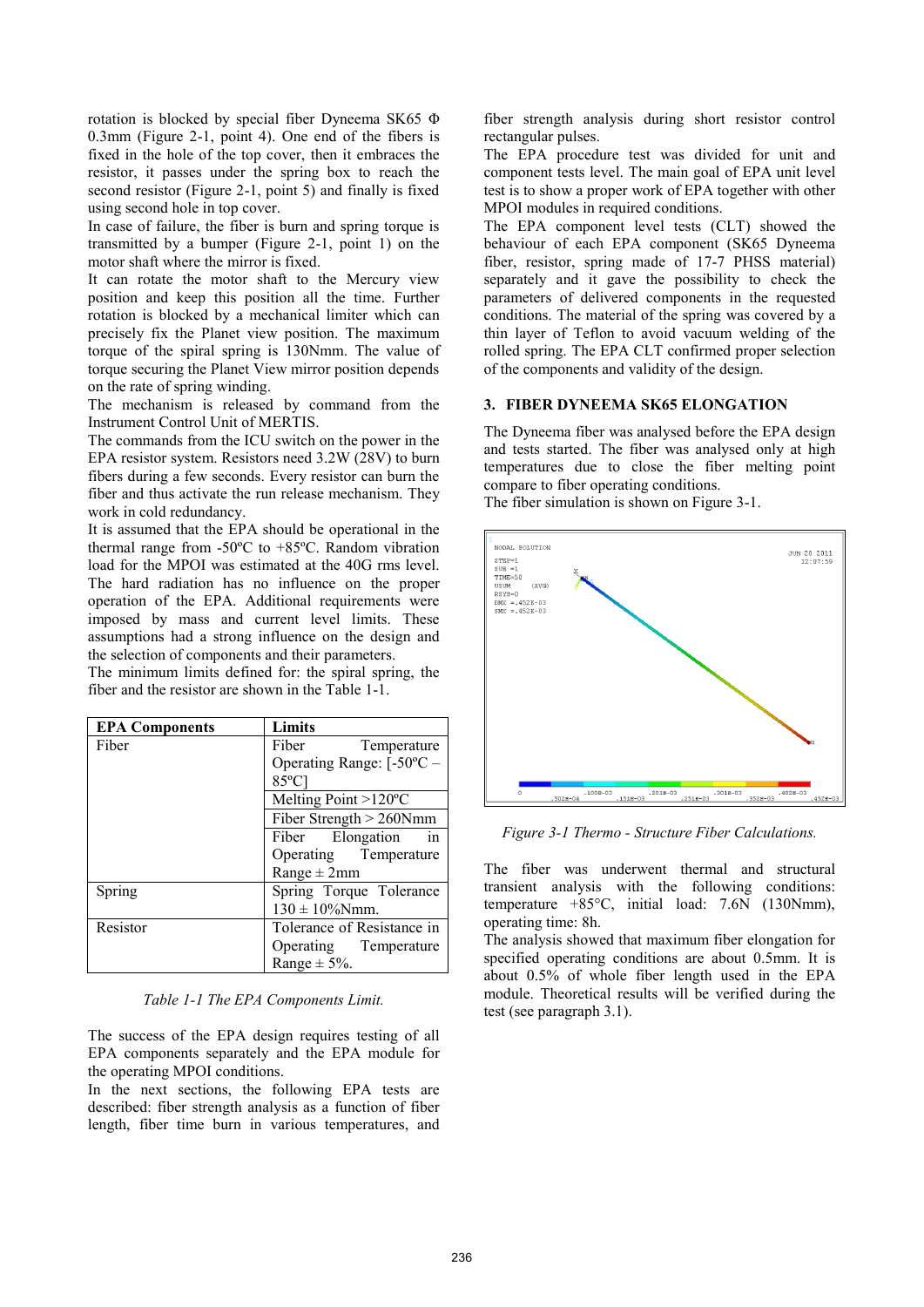#### **4. EMERGENCY POINTING ACTUATOR TESTS**

The EPA components test was divided into three independent parts: time of the fiber burn test, electric and spiral spring tests.

### **4.1 Time of the fiber burn**

## **4.1.1 Test set up**

The main goal of this topic is the thermal investigation of Dyneema fiber.

The change of the fiber length in time at different temperatures and repeatability time of the fiber burn were determined.

Test was performed in the temperature range between - 30°C and +80°C (for this test the maximum temperature was reduced down to 80 °C), fiber tension:  $\sim$ 130Nmm. The simple test set up is shown on the Figure 4-1.



*Figure 4-1 Measurement System.* 

The presented elements of the set up were placed on a mechanical plate which was subsequently fixed to the table of the vacuum chamber. EPA was mounted on a dummy of the stepper motor. Fiber was placed as described in section 2, but one of end of the fiber was connected to the contactor. The idea of the measurement is a simple and presented in the electrical schematic in Figure 4-2. In the initial state, contactor C is compacted (Figure 4-2). When DC Power Supply E is connected, oscilloscope channels:  $V_1$ ,  $V_2$  record voltages equal to 28V. The time needed for burning fiber is recorded by channel  $V_1$ . The channel  $V_2$  is the reference channel and records voltage equal to 28V, when DC Power Supply is switched on. After the fiber has been burnt, by resistor  $R_M$  (250Ω), the contactor C is disconnected and the voltage is as follows:  $V_1 = 0$  and  $V_2 = 28V$ .

The period of time after which the fiber will have burnt is measured as the time when the voltage on channel  $V_1$ is equal 28V.

During the tests (before burn) the fiber is stretched by a spring and initial tension is about 130 N mm.



*Figure 4-2 Electrical Scheme.* 

#### **4.1.2 Fiber test at temperature + 80°C.**

The EPA test was done at temperature +80°C. The blue curve (Figure 4-3) is a voltage from channel  $V_1$  (see Figure 3.2). The fiber was burnt during the period of time defined as the time when  $V_1$  equals to 28V (for curve blue) -  $t_1$ , whereas green curve shows voltage from  $V_2$ . The voltage on  $V_2$  is equal to 28V when the power supply is switched on  $-t_2$ . The results of test are presented in Figure 4-3and Figure 4-4.

Time needed for the fiber to burn (from Figure 4-3) is equal to  $1.45s$  (t<sub>1</sub>).

Figure 4-4 shows temperatures on sensors no  $\#$  3, 4 (see Figure 4-1). Temperature on sensor # 3  $(T_1)$  is constant and approximately equals +78°C, while temperature on sensor #4 (sensor close to burn resistor,  $T_2$ ) is variable.

The fiber was burnt at temperature around 140°C, but close surrounding of the resistor had temperature  $T_2$  = 95°C. Temperature  $T_3 = 112$  °C is the temperature when power supply was switched off and voltage on resistor R is equals to 0.



*Figure 4-3 Fiber time burn at +80°C.*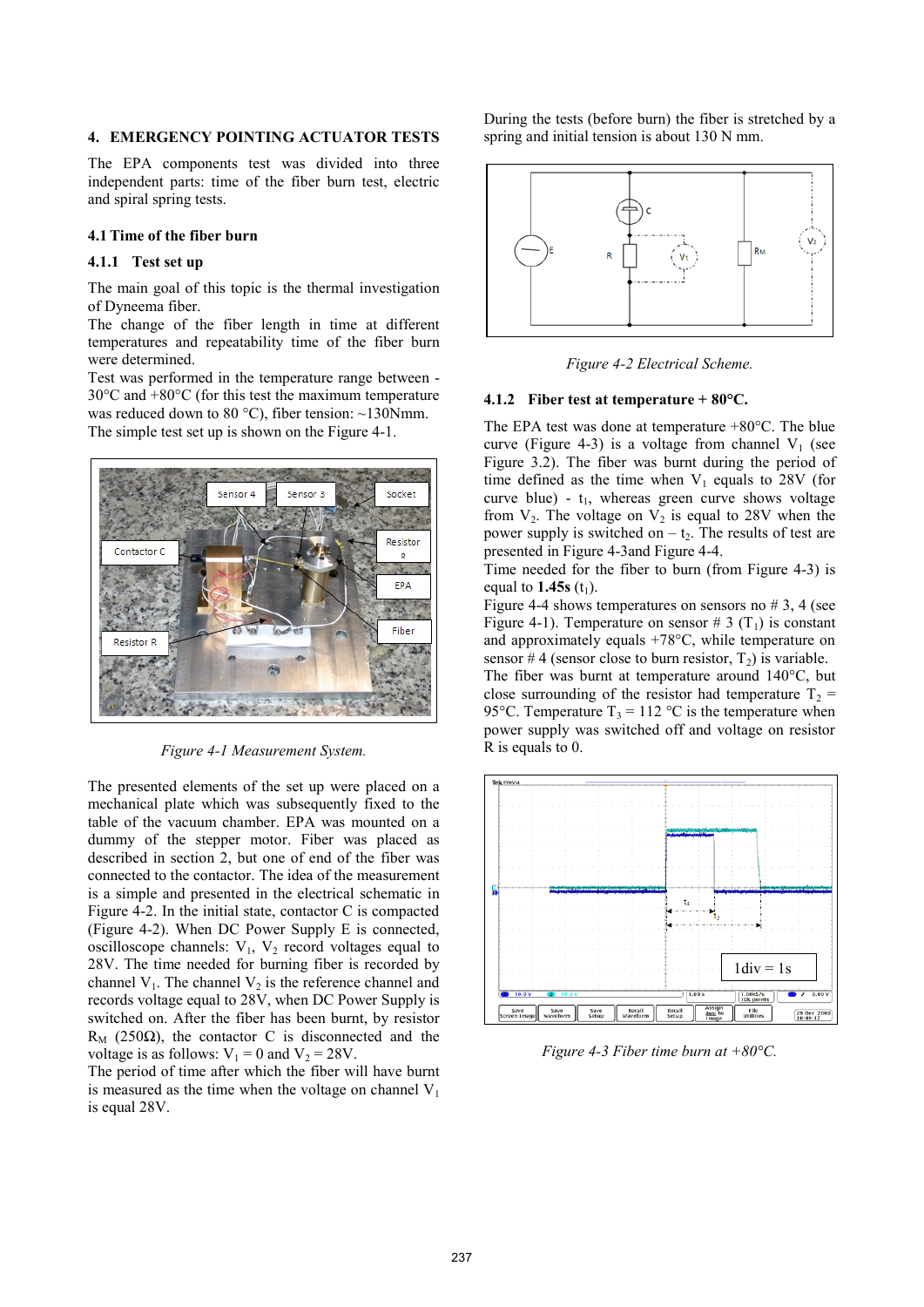

*Figure 4-4 Temperatures on the 3 and 4 sensors at +80°C.* 

## **4.1.3 Fiber test at temperature - 30°C.**

Figure 4.5 shows time needed for the fiber to burn at temperature -30°C. The time is equal to **5.1s** (blue curve  $- t_1$ ).



*Figure 4-5 Fiber time burn at -30°C.* 



*Figure 4-6 Temperatures on the 3 and 4 sensors at: - 30°C.* 

The temperature on  $R_M$  (see Figure 4-1) increased from -27.5°C up to -23°C when the fiber was overheating (Figure 4-6). Time  $t_2$  is the time after which the power supply was switched off. The temperature increased up to  $T_3 \sim -22$ °C.

#### **4.1.4 Test at temperature +80°C, for extended time.**

The EPA structure was also checked during an extended time of keeping power on the resistors responsible for burning the fiber. After the fiber was burnt the voltage at resistor  $R_M$  was constantly switched on, by about 2 time of normal period time required to burn the fiber (10s). The process of applying the voltage is shown in Figure 4-7.



*Figure 4-7 Plot with burn time for extended time.* 

The high temperature of the resistor did not cause any damages and EPA successfully passed the 10 sec. test of powering the resistors. It was confirmed that quite big margins of time exist to switch off power from the EPA resistors.

The repeatability of resistor  $R_M$  was checked after each thermal test. The tolerance of the resistance was about  $\pm$ 5%.

### **4.2 Fiber Elongation at +85°C**

The goal of the test was to determinate a relative value of fiber elongation at the defined range of temperatures in vacuum conditions.

The MPOI temperature range extends from -50ºC to +85ºC; therefore the test was performed for a long period time at the maximum temperature. The change of length of the fiber was measured at fixed 85ºC temperature under load 7.6N.

The initial fiber length was 100mm.

The fiber melting range is  $144^{\circ}\text{C} - 152^{\circ}\text{C}$  [1]. Linear thermal coefficient of SK65 fiber is very low (-12E-6 1/K), but fiber thermal behaviour close to the melting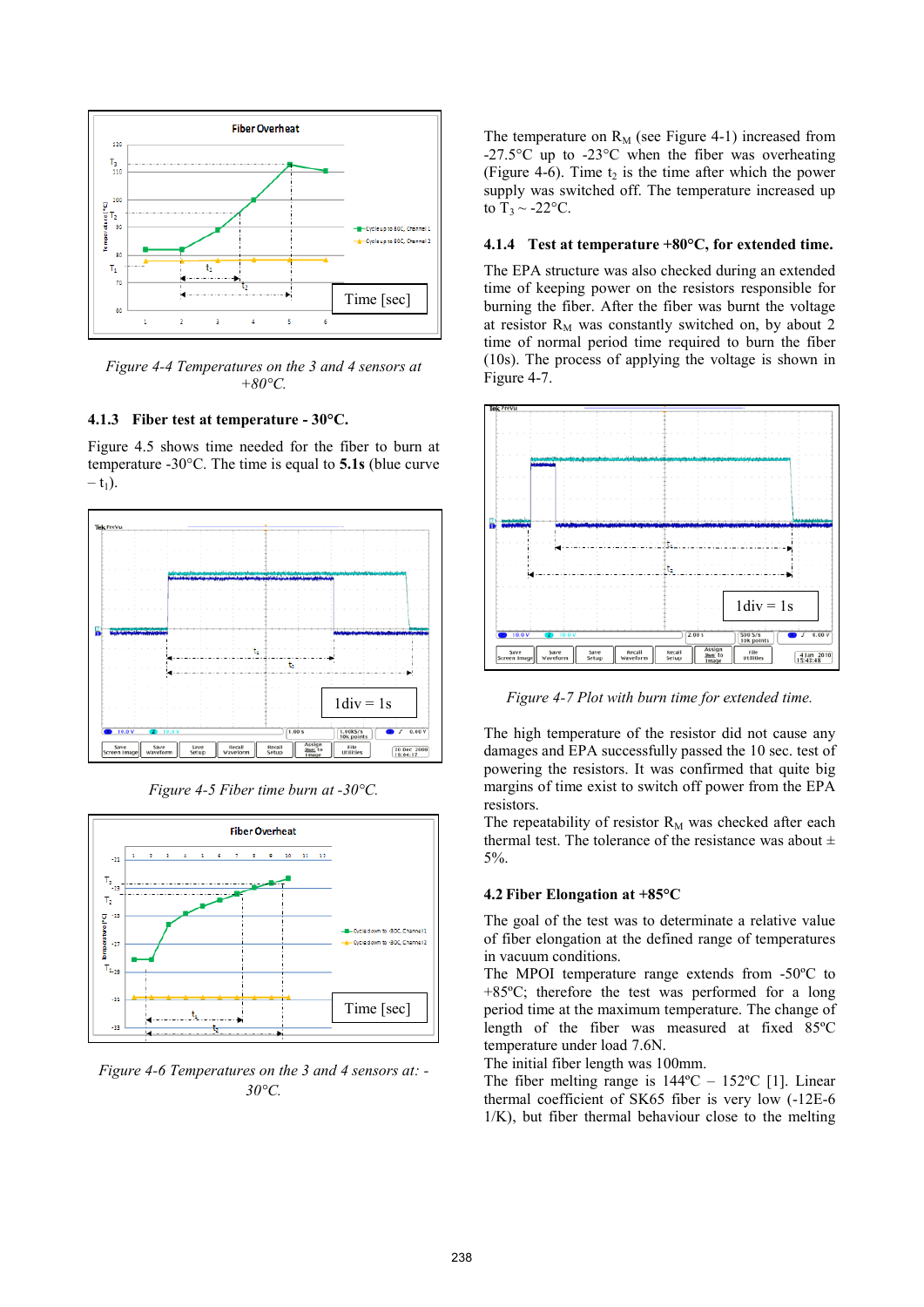point and under load has not been specified by the supplier.

The simple measuring system which transfers elongation of the fiber to an angular position of an arrow is shown on Figure 4-8.

Elongation is observed by angle arrow position changes observed on the markings. The accuracy scale of the measuring system is 0.1mm.

The test results contain measuring errors connected with fiber steady tension which have not been identified in the simulation.



*Figure 4-8 Measuring System.* 

The temperature of fiber was detected by resistor "R". The temperature diagram is shown on Figure 4-9.



*Figure 4-9 Thermo Balance Shape.* 

After eight hours at +85ºC (non-operational condition of MPOI) the fiber elongation was about 1mm (elongation is 1% of initial fiber length: 100mm) and during the test fiber presented a very stable behaviour.

The fiber elongation was also predicted by the simulation (see paragraph 3). The elongation result obtained from the simulation was equal to 0.5mm. It is comparable to test data (1mm) and insignificant compared to the fiber length used in the EPA module (100mm).

## **5 Short Electrical Control Pulses**

The MPOI and EPA should be resistant to any accidental electrical loads during ground and space operation. The accidental electrical pulses should not trigger the release mechanism and it should not change significantly the time of the fiber burn. From this reason below described tests were carried out.

The MPOI-EPA requirements impose the need for the following electrical tests: The first part of the test was performed with regular pulses (with filling pulse equal to 50%, test time =  $10s$ , impulse time =  $20ms$ ). The second part was performed with the irregular driver signal (test time equal to 5min, filling pulse changes from  $0.99\%$  to 13%, signal period equal to  $10.1$  – 11.5s). Tests should be done at the temperature 85º C and meet the following criteria: resistance changes of resistor  $\leq 2\Omega$ , the fiber damage should not be observed for 10s during the first test, fiber damage should not be observed for pulse time  $\leq$  0.5s at the second test. The measuring system is shown on Figure 5-1.



*Figure 5-1 Measuring System.* 

The voltage time period on resistor "R" is controlled by Altium design system. The period of time when the fiber is under load or being burnt is observed by the oscilloscope. Furthermore fiber is loaded by force 7.6N. Description of the measurement set up is shown in section 4.1.1.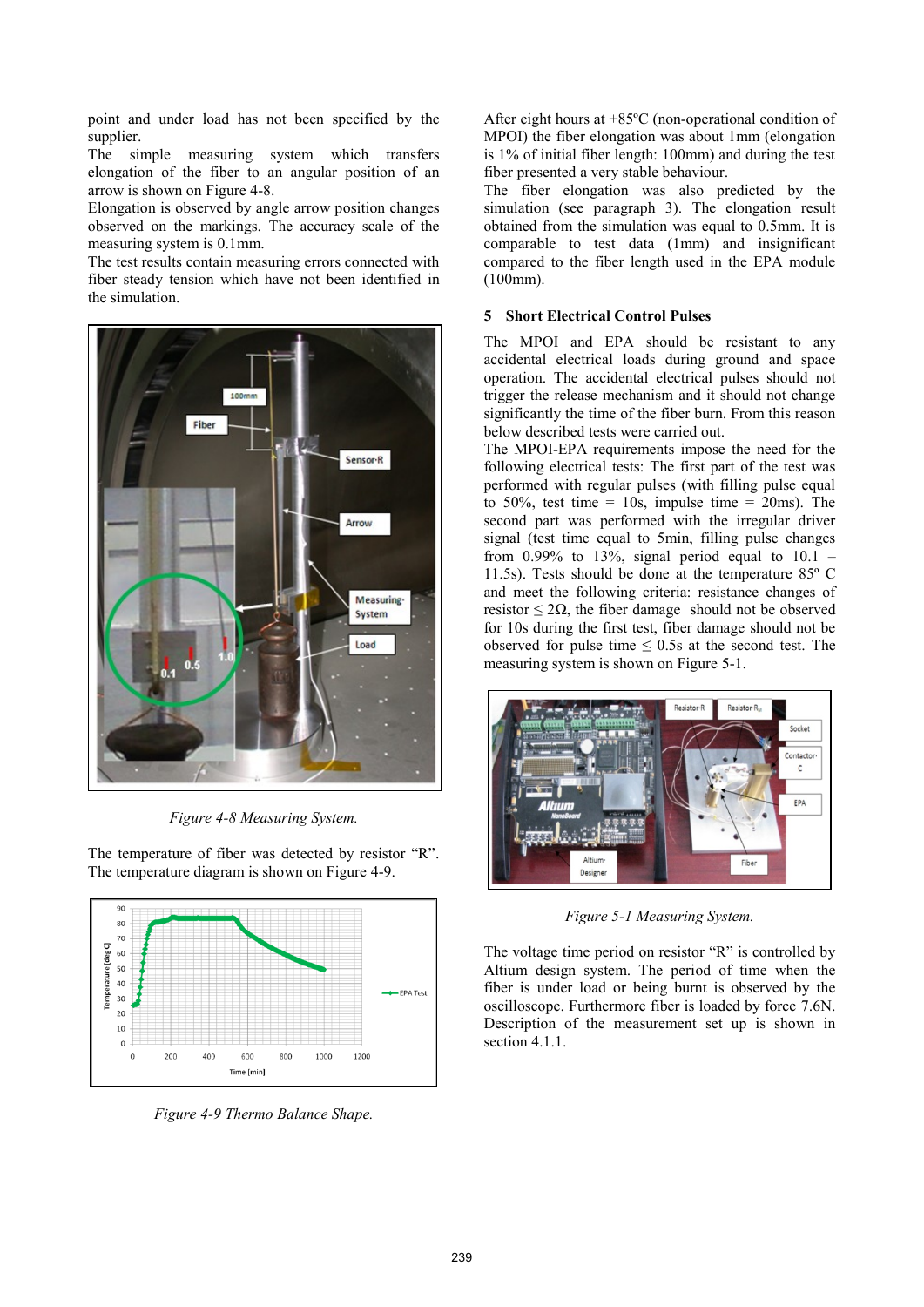### **5.1 Regular Driver Signal Pulses**

The fiber was heated by means of regular pulses equal to 20ms by 10s. The Figure 5-2 and Figure 5-3 have shown input and driver signals.



*Figure 5-2 Input Signal.* 



*Figure 5-3 Driver Signal Pulses.* 

The fiber changes have not observed after the test.

# **5.2 Irregular Driver Signal Pulses**

The fiber was heated by irregular pulses during the 5min time cycle. The shortest pulse lasted 10.1s (fill pulse: 0.99%) but the longest 11.5s (fill pulse: 13%). The results of the tests are shown on Figure 5-4 and Figure 5-5.

Test results for irregular driver signal pulses are summarized on table 5-7:

The fiber burst for pulse equals to 1.5s. The resistance of the resistor changed about 0.8% during all tests. The damages of the fiber or EPA module have not been observed during the test.



*Figure 5-4 The Pulse Time 0.1s.* 



*Figure 5-5 The Pulse Time 1.5.* 

| Impulse Time [s]                            | 0.1 | 0.3 | 0.9 | 15  |
|---------------------------------------------|-----|-----|-----|-----|
| Resistor<br>Resistance Before<br>Test [Ohm] | 250 | 250 | 249 | 248 |
| Resistor<br>Resistance After<br>Test [Ohm]  | 250 | 249 | 248 | 248 |
| Fiber Before Test                           |     |     |     |     |
| Fiber After Test                            |     |     |     | x   |

*Figure 5-6 Irregular Fiber Test Results.* 

## **6 Spring measurement**

The load of the EPA spiral spring was verified to determine the load on the fiber and mirror during the fiber burn. The spring measuring system is shown on the Figure 3.15.